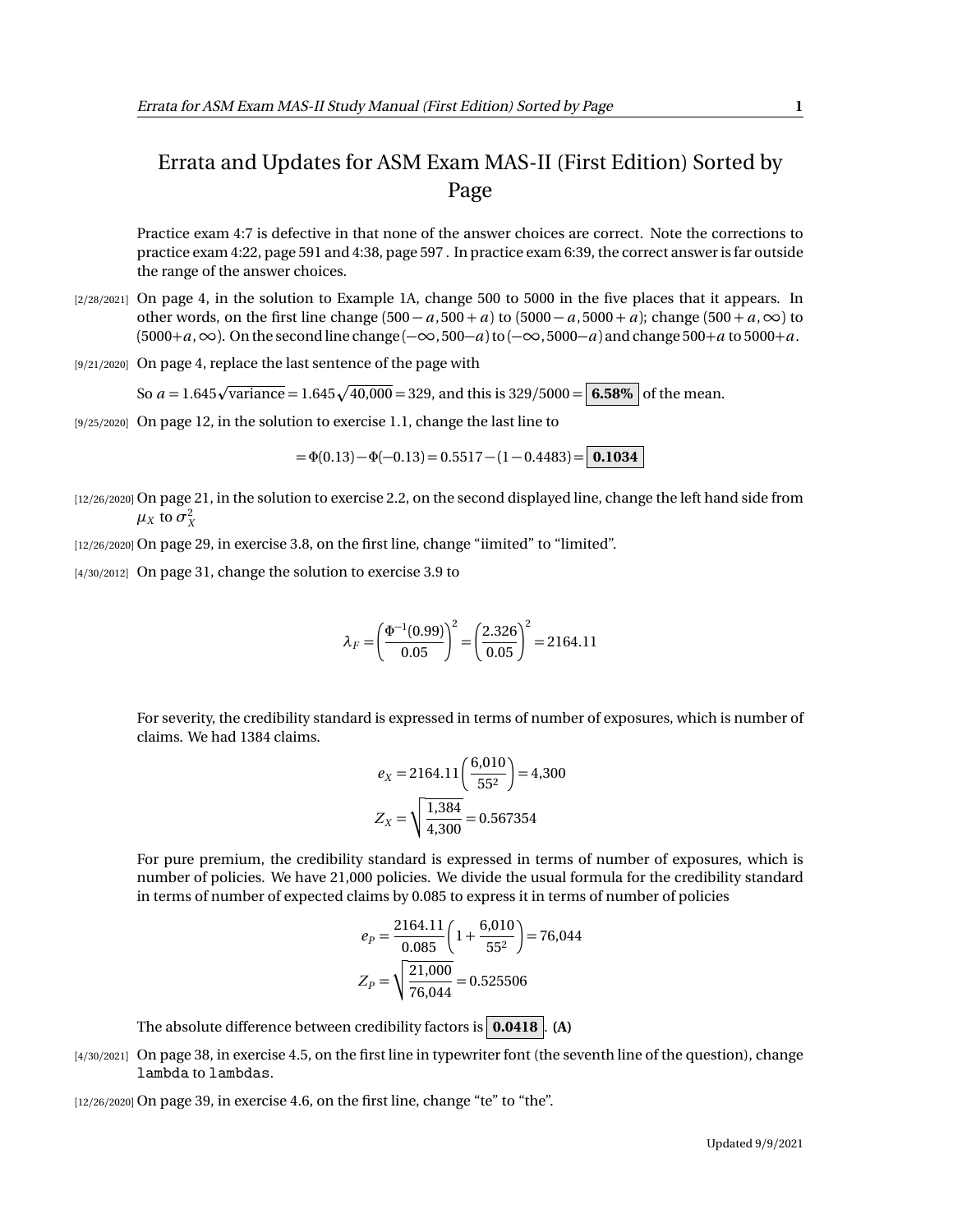- $[5/19/2021]$  On page 76, in the solution to exercise 7.9, on the first three displayed lines, change every *x* to *q*:  $f(x)$ should be  $f(q)$  and dx should be dq. Four changes.
- [9/15/2020] On page 97, replace the solution to exercise 10.1 with

We add the number of periods to *a* and the total claims to *b*, obtaining  $a_* = 9 + 8 = 17$ ,  $b_* = 1 + 2 = 3$ , and the posterior mean of  $\theta$  is  $17/(17+3) = |0.85|$ .

- [5/19/2021] On page 118, one line above the heading "The exposure unit", insert "are" between "you" and "calculating".
- [8/22/2021] On page 127, in exercise 12.15, in the fourth through sixth bullets, change "Risk group R" to "Risk group  $T"$
- [8/22/2021] On page 127, in exercise 12.16, on the tenth line, change "Group SR" to "Group S'.
- [7/23/2021] On page 159, in the solution to exercise 14.14, replace the first two lines with:

Expected claims are 0.2(1800) = 360. The limited fluctuation estimate is based on a credibility factor of  $Z = \sqrt{360/1083} = 0.5766$ , and is

$$
0.5766 \left(\frac{200}{1800}\right) + (1 - 0.5766)(0.2) = 0.1488
$$

Replace the last line with:

The percentage change is  $0.1724/0.1488 - 1 = +15.91\%$  . **(E)** 

[3/15/2021] On page 174, two lines from the bottom, a sum sign is missing from the numerator. The line should be

$$
=\frac{\sum_{j=1}^n m_j^2(\beta+\alpha/m_j)}{m^2}
$$

[3/15/2021] On page 175, two lines from the bottom of the sidebar, change  $v(n-1)$  to  $v(r-1)$ .

[10/5/2020] On page 187, in the solution to exercise 16.5, replace the last 4 lines with

$$
\widehat{VHM} = \frac{(200 - 400)^2 + 2(500 - 400)^2}{2} - \frac{50,833.33}{12} = 25,763.89
$$
  

$$
\hat{k} = \frac{50,833.33}{25,763.89} = 1.9730
$$
  

$$
\hat{Z} = \frac{12}{12 + 1.9730} = 0.858796
$$
  

$$
P_W = 0.858796(200) + 0.141204(400) = 228.24
$$

[3/15/2021] On page 187, in the solution to exercise 16.6, on the line for  $\sigma^2_\text{HM}$ , change  $\frac{2163}{3}$  $\frac{163}{3}$  to  $\frac{2163}{8}$  $\frac{1}{8}$ .

- [8/24/2020] On page 207, in the solution to exercise 17.3, delete  $+u_{2j}$  × AGENCYYEARS $_j$  from the second line. There cannot be random effects on level-2 variables.
- [12/26/2020] On page 211, in the matrix under the second bullet *First order autoregressive*, on the last row, the first two entries should be interchanged. The correct matrix is

$$
\begin{pmatrix}\n\sigma^2 & \sigma^2 \rho & \cdots & \sigma^2 \rho^{n_i-1} \\
\sigma^2 \rho & \sigma^2 & \cdots & \sigma^2 \rho^{n_i-2} \\
\vdots & \vdots & \ddots & \vdots \\
\sigma^2 \rho^{n_i-1} & \sigma^2 \rho^{n_i-2} & \cdots & \sigma^2\n\end{pmatrix}
$$

Updated 9/9/2021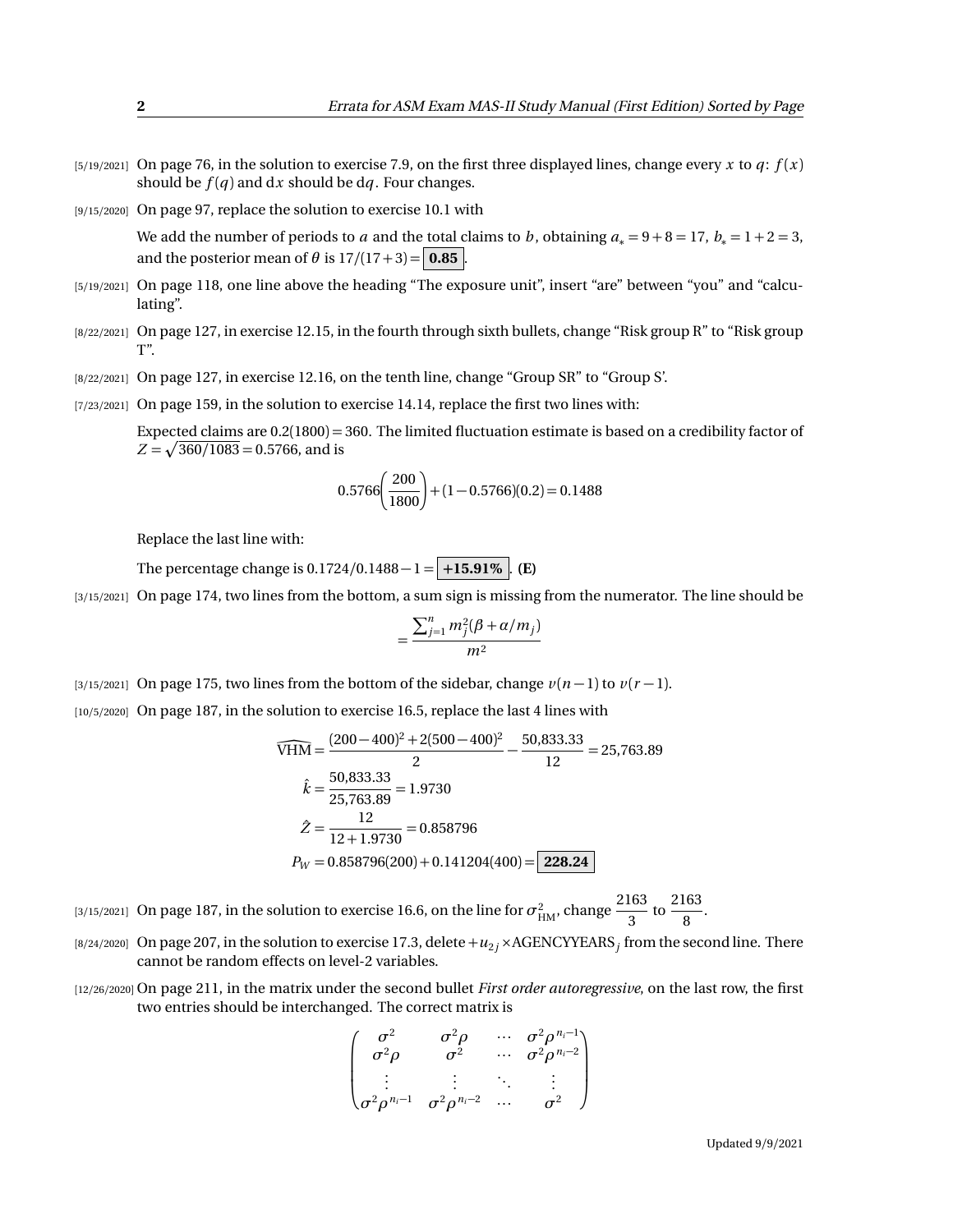- [12/26/2020] On page 220, in the first matrix in the solution to Example 19B, change the 97 in the upper right corner to 95.
- [10/5/2020] On page 224, replace the solution to exercise 19.3 with

This model has one random effect, the apple, with a random intercept.  $\mathbf{D} = \big( 1.43 \big)$ . There are 3 observations within a subject, and no correlation between these observations (at least none is stated in the question), so  $\mathbf{R} = \begin{bmatrix} 1 \\ 1 \end{bmatrix}$  $\sqrt{0.87}$ 0.87 0 0 0 0.87 0 0 0 0.87 λ . Since there is only a random intercept, the **<sup>Z</sup>** matrix is  $\sqrt{ }$  $\mathbf{I}$ 1 1 1 λ  $\cdot$ Then  $\sqrt{ }$ 1 λ  $\sqrt{ }$ 0.87 0 0 λ  $\sqrt{ }$ 2.30 1.43 1.43 λ

$$
\mathbf{V} = \mathbf{Z} \mathbf{D} \mathbf{Z}^t = \begin{pmatrix} 1 \\ 1 \\ 1 \end{pmatrix} (1.43) \begin{pmatrix} 1 & 1 & 1 \end{pmatrix} + \begin{pmatrix} 0.87 & 0 & 0 \\ 0 & 0.87 & 0 \\ 0 & 0 & 0.87 \end{pmatrix} = \begin{pmatrix} 2.30 & 1.43 & 1.43 \\ 1.43 & 2.30 & 1.43 \\ 1.43 & 1.43 & 2.30 \end{pmatrix}
$$
 (C)

 $_{[12/26/2020]}$  On page 251, in exercise 22.4, on the third line, change  $u_{0j}$   $i$  to  $u_{0j}$ ; delete the  $i.$ 

[10/27/2020] On page 256, replace the solution to exercise 23.3 with

$$
ICC = \frac{77}{105 + 54 + 77} = \boxed{\textbf{0.326271}}
$$

[4/8/2021] On page 269, in the solution to Example 25A, on the first line, change  $\hat{\beta}_0 = \frac{5}{7}$ . to  $\hat{\beta}_1 = \frac{5}{7}$ . [12/26/2020] On page 289:

- In exercise 26.1, in the third bullet under Model Structure XYZ, delete "that variance", so that the sentence reads "... that the variance by treatment can ...".
- In exercise 26.2, in the third bullets under both model structures, delete "that variance".

[12/26/2020] On page 290, in exercise 26.3(III), change "treatement" to "treatment".

- [12/26/2020] On page 290, in exercise 26.5, on the second line, change "espected" to "expected".
- [12/26/2020] On page 292, in the solution to exercise 26.1, on the second line of the second paragraph, change "ae" to "are".
- $_{[9/24/2020]}$  On page 294, on the last line of the solution to exercise 26.14, change 0.8774883(3 $^{0.4884623})$   $=$   $\mid$   $1.500711$ to  $0.8774883(6^{0.4884623}) =$  **2.105421**.
- [3/23/2021] On page 297, in the last paragraph, lines 3-4, change the two sentences beginning with "Covariance" to

Covariance of two observations of the same student with different teachers is *a*. Covariance of two observations of the same teacher with different students is *b* .

- $[3/22/2021]$  On page 297, on the third line from the end of the page, change  $b + c$  to  $a + b$ .
- [4/22/2021] On page 303, on the third line of the page, change 15 to 5.
- [10/15/2020] On page 307, in exercise 28.6, in the table, for Alumni ID 3, change "Years since passing the entrance exam" from 10 to 20.
- [10/15/2020] On page 313, in the solution to exercise 28.4, replace the paragraph on page 313 with

Summing up the posterior column we get 0.11940. We may divide the unnormalized posterior by this number to get the normalized posterior. Or we can multiply our desired percentile by this number:  $0.9(0.11940) = 0.10746$ , and then add up the highest values of the unnormalized posterior until they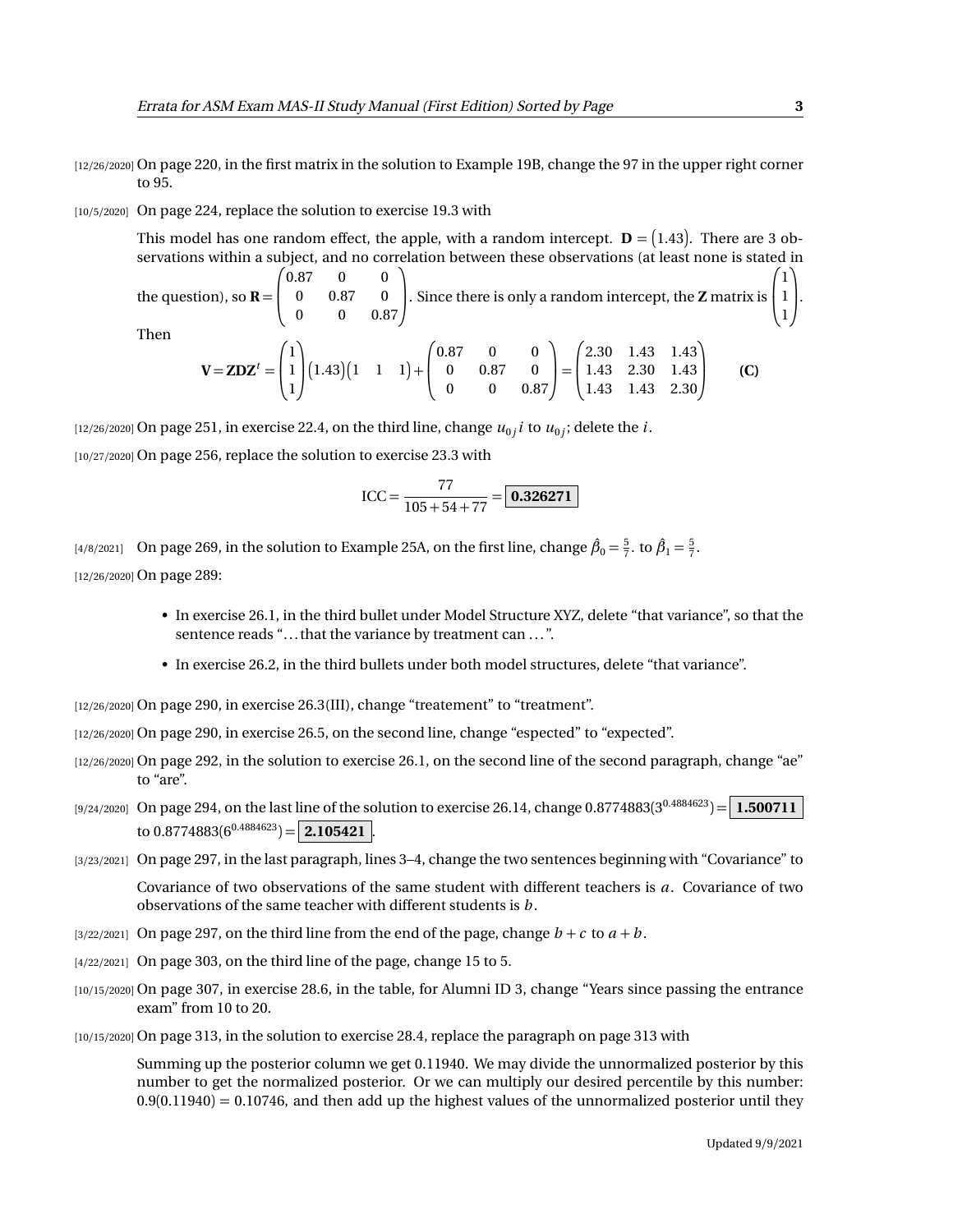add up to more than this number. We find that adding the values for  $\theta = 4.5$ , 6 results in 0.10715 while adding the values for  $\theta = 4, 5, 6, 7$  results in 0.11426, a sum greater than 0.10715, so the 90% HPDI is  $[4,7]$ , or  $(a, b)$  where  $3 < a \leq 4$  and  $7 \leq b < 8$ .

 $[4/7/2021]$  On page 314, in the solution to exercise 18.12, replace the fourth line (equation  $(*)$ ) and everything after it with

$$
0.5a\frac{2}{0.3}a + 0.5(1 - b)\frac{2}{0.7}(1 - b) = \frac{a^2}{0.3} + \frac{(1 - b)^2}{0.7}
$$
 (\*)

Also,  $p(a) = 2a/0.3$  and  $p(b) = 2(1 - b)/0.7$ , and they are equal, so

$$
\frac{a}{0.3} = \frac{1 - b}{0.7}
$$

$$
1 - b = \frac{7}{3}a
$$

Set (\*) equal to 0.1 and substitute  $\frac{7}{3}a$  for  $1 - b$  and we get

$$
\frac{a^2}{0.3} + \frac{\left(\frac{7}{3}a\right)^2}{0.7} = 0.1
$$

$$
\frac{100}{9}a^2 = 0.1
$$

$$
a = \boxed{0.09487}
$$

$$
b = 1 - \frac{7}{3}a = \boxed{0.77864}
$$

[9/21/2020] On page 318, on the third line, replace 10√π with 10√2π in two places.

- [12/26/2020] On page 325, in the third paragraph of Section 30.1, on the third line, change "marriage age (model m5.2)" to "marriage rate (model m5.2)".
- [10/15/2020] On page 345, last line, replace "diamonds" with "circles". On page 346, first line, replace "diamonds" with "circles". In the third bullet point on that page, first line, replace "diamond" with "circle".
- [12/26/2020] On page 358, in the solution to exercise 31.10, on the first line, change "date set" to "data set". Four lines from the end, replace "reqularizing" with "regularizing".

[10/15/2020] On page 358, replace the solution to exercise 31.14 with

For AIC you start with the deviance at the posterior means. You add twice the number of parameters. There are 3 parameters ( $\alpha$ ,  $\beta$ ,  $\sigma$ ), so you'd add 6. AIC is therefore 122.2 + 6 = 128.2.

For DIC, start with the average deviance, 126.1. You add the difference between the average deviance and the deviance at the means. Here, that is  $126.1 - 122.2 = 3.9$ . The result is  $126.1 + 3.9 = 130.0$ 

- [8/3/2021] On page 364, in equation (33.1), change  $\theta_{\text{prop}}$  to  $p(\theta_{\text{prop}})$  and  $\theta_{\text{curr}}$  to  $p(\theta_{\text{curr}})$ , where p is the prior density function.
- [8/3/2021] On page 366, in equation (33.1), the right parenthesis after "Data" in the denominator should be moved to after  $\theta_{\text{curr}}$ , also in the denominator. The difference is 130.0 – 128.2 = **1.8** . AIC is lower.

[12/26/2020] On page 371, in exercise 32.12, change answer choice D to

$$
D. \sigma_2^2 > \sigma_3^2 > \sigma_1^2
$$

[10/15/2020] On page 392, in the solution to exercise 33.7, change the final answer 206.044 to 206.954.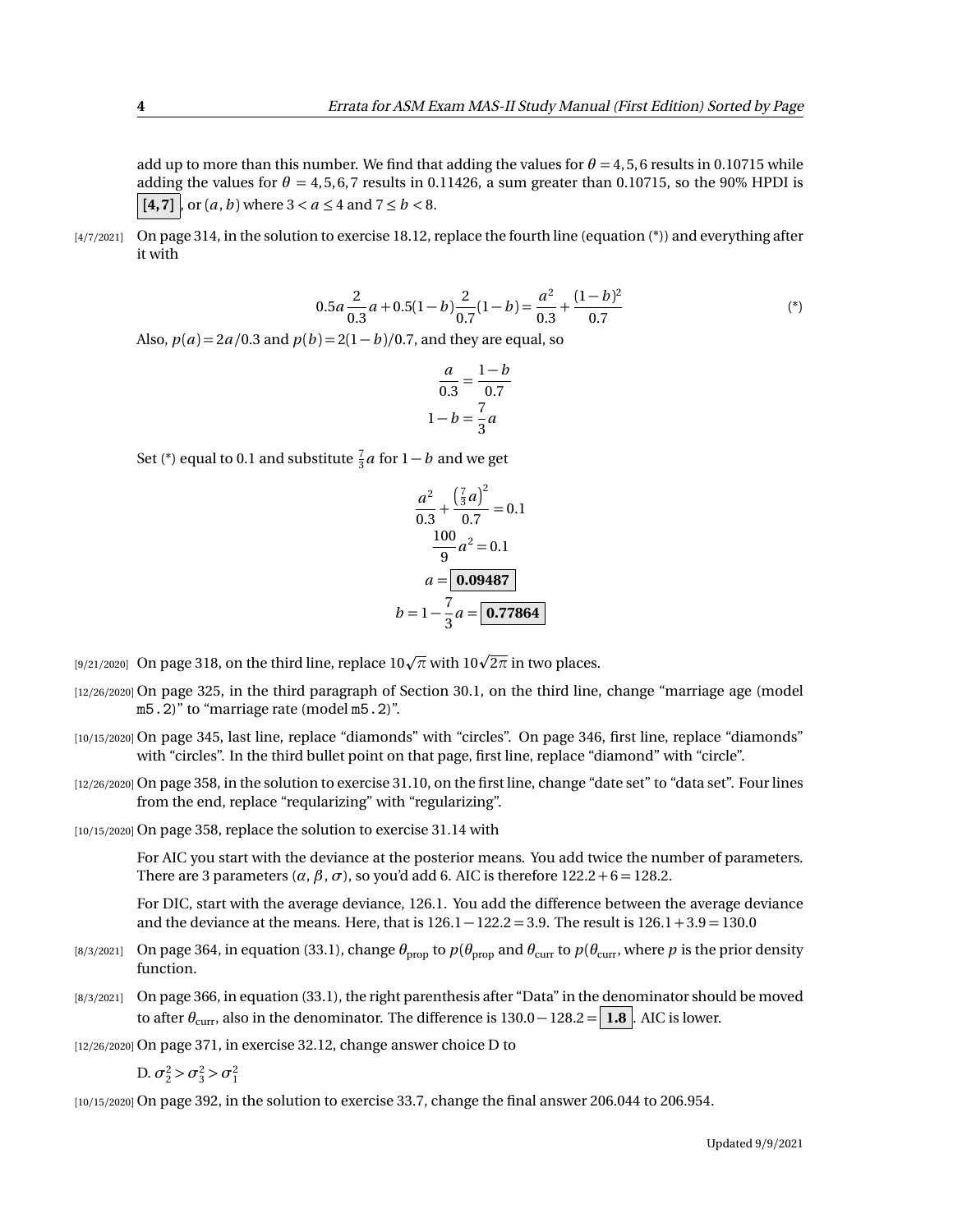[2/13/2021] On page 392, in the solution to exercise 33.9, change the final answer from 35 to 36.

[12/26/2020] On page 392, in the solution to exercise 33.11, change the final answer 1.1073 to 1.1069.

 $[12/26/2020]$  On page 403, in exercise 34.6, two lines from the end, delete "=-" after "Let".

- [10/5/2020] On page 410, one line above the tables, change  $e^{\rm fitted\ value} / (1 e^{\rm fitted\ value})$  to  $e^{\rm fitted\ value} / (1 + e^{\rm fitted\ value})$ .
- [10/15/2020] On page 414, on the second line of the paragraph under Gamma-Poisson, change "the less" to "the more".

[10/15/2020] On page 421, replace the fourth and later lines of the solution to exercise 35.11 with

We want to develop the negative binomial. It is easier to do this using the parametrization of the exam tables. With that parametrization, *α* is  $\lambda/4 = 0.818731/4 = 0.204683$  and  $\theta = 4$ . The negative binomial then has  $r = 0.204683$  and  $\beta = 4$ . The probability of 2 is

$$
Pr(Y_i = 2 \mid X_i = 3) = \left(\frac{(1.2046383)(0.204683)}{2}\right)\left(\frac{4^2}{5^{2.204683}}\right) = \boxed{0.056760}
$$

[12/26/2020] On page 424, in the list item "2. *No pooling*", on the fourth line, change  $\alpha_{\text{CITY}}$  to  $\alpha_{\text{CTY}}$ .

- [12/26/2020] On page 427, in the third paragraph on the page, on the third line, change "sigma\_actor isn't" to "sigma\_block isn't".
- $\frac{1}{4}$ /16/2021] On page 430, on the seventh line of the page, change  $K(K-1)$  to  $K(K-1)/2$ .
- [12/26/2020] On page 439, in the numbered list, item 2, change "parametrizaton" to "parametrization".
- [12/26/2020] On page 440, in exercise 36.10, in Model II, change the third line from  $a_{\text{SCHOOL}} \sim \text{Normal}(0, 2\sigma)$  to  $a_{\text{SCHOOL}} \sim \text{Normal}(\alpha, 2\sigma)$ . Also, change answer choice D to "Model II and Model III only".
- [12/26/2020] On page 442, in the solution to exercise 36.9, on the first line, change "correlation" to "covariance".
- $[4/13/2021]$  On page 457, in the solution to exercise 37.10, on the first line, change "so in Model I  $Y = P$ " to "so in Model I  $Y = U$ . On the last line, change "one N" to "two Ns".
- $_{[9/9/2021]}$  On page 458, in the solution to exercise 37.15, the signs of the  $\varepsilon_i$  in the table should be reversed; they should also be reversed in the two fractions two and five lines below the table. Thus the table and the following lines should read:

| $X_i$ in     | <b>Nearest</b> |                          |       |                 |
|--------------|----------------|--------------------------|-------|-----------------|
| training set | two points     | Fitted value             | $Y_i$ | $\varepsilon_i$ |
| 4            | 4,12           | $\frac{3+15}{2}=9$       | 3     | —რ              |
| 7            | 4,12           | $\frac{3+15}{2} = 9$     | 8     | $-1$            |
| 12           | 12,14          | $\frac{15+22}{2} = 18.5$ | 15    | $-3.5$          |
| 14           | 14,15          | $\frac{22+30}{2} = 26$   | 22    | $-4$            |
| 15           | 14,15          | $\frac{22+30}{2} = 26$   | 30    | 4               |
| 21           | 15,22          | $\frac{30+53}{2}$ = 41.5 | 40    | $-1.5$          |
| 22           | 15,22          | $\frac{30+53}{2} = 41.5$ | 53    | 11.5            |

The MSE on the training data is

$$
\frac{(-6)^2 + (-3.5)^2 + (-4)^2 + 4^2 + 11.5^2}{5} = \boxed{42.5}
$$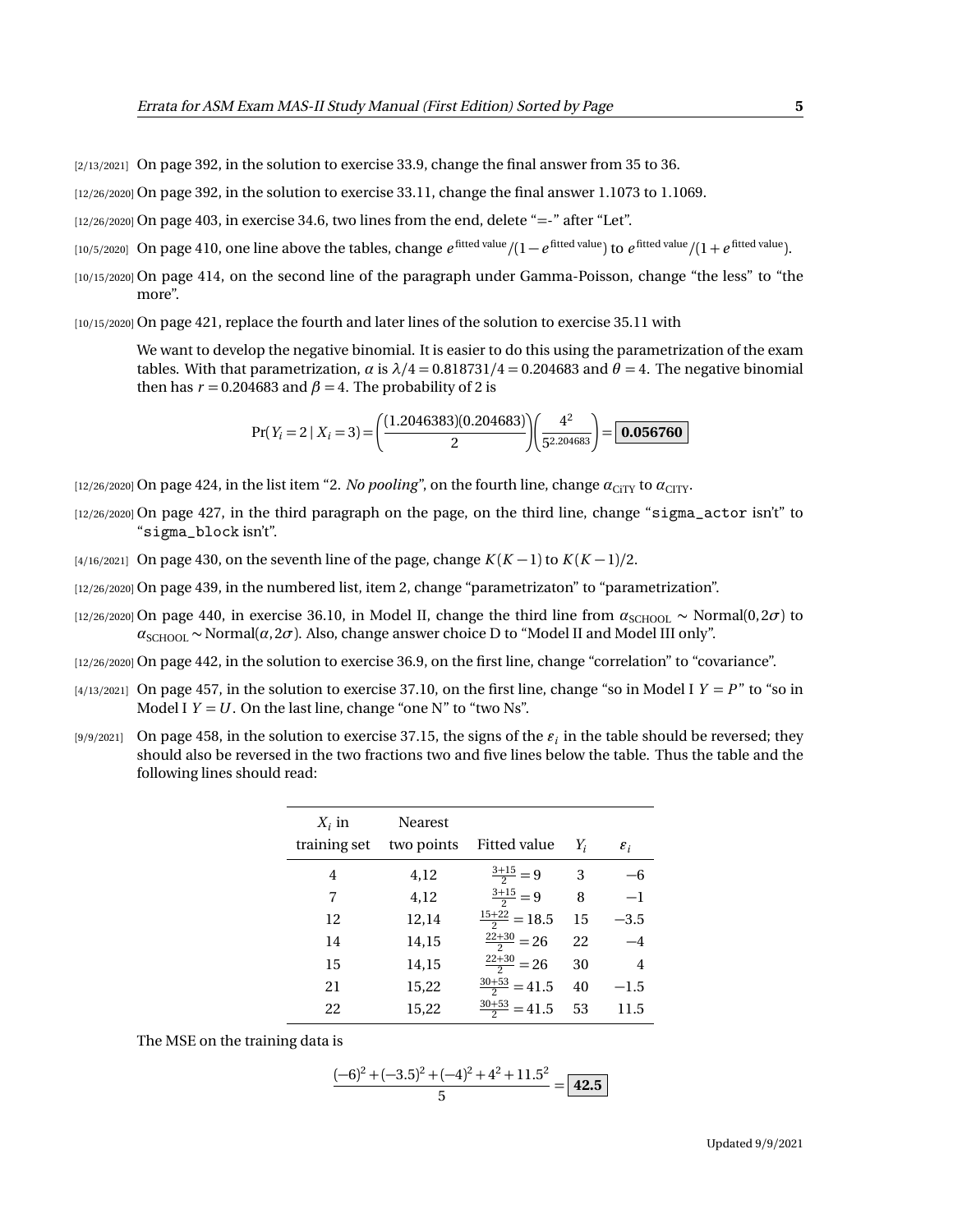We divide by 5 since no parameters are estimated.

The MSE on the test data is

$$
\frac{(-1)^2 + (-1.5)^2}{2} = \boxed{1.625}
$$

[9/9/2021] On page 465, in formula (38.5), a 2 is missing from the numerator. The formula is

 $\text{Residual mean}$  deviance  $=-\frac{2\sum_{m}\sum_{k}n_{mk}\ln\hat{p}_{mk}}{n-|T|}$  $n-|T|$ 

 $_{[11/5/2020]}$  On page 467, in exercise 38.4, in the last three split choices, replace  $X_{1}$  with  $X_{2},$  so that they read:

III  $R_1(2,0) = \{X \mid X_2 < 0\}$  and  $R_2(2,0) = \{X \mid X_2 \ge 0\}$ 

- IV  $R_1(2, 1) = \{X \mid X_2 < 1\}$  and  $R_2(2, 1) = \{X \mid X_2 \ge 1\}$
- $V$   $R_1(2,2) = \{X \mid X_2 < 2\}$  and  $R_2(2,2) = \{X \mid X_2 \ge 2\}$

[11/6/2020] On page 477, in exercise 38.27, on the second line, change  $\lambda = 2$  to  $\lambda = 0.2$ .

[12/19/2020] On page 481, in the solution to exercise 38.7, replace the last 5 lines of the solution with

Pruning S leaves 4 terminal nodes, for a cost of  $251 + 11 + 20 + 58 + 4(9) = 376$ .

Pruning T leaves 3 terminal nodes, for a cost of  $209 + 82 + 81 + 3(9) = 399$ 

Pruning X leaves 4 terminal nodes for a cost of  $86 + 82 + 81 + 4(9) = 286$ 

Pruning both S and X leaves 3 terminal nodes for a cost of  $251 + 11 + 86 + 3(9) = 375$ .

## **(D)**

 $_{[12/26/2020]}$  On page 491, in exercise 39.1 statement I, on the left side, change  $\phi_{ji}$  to  $\phi_{j1}.$ 

[8/24/2021] On page 493, exercise 39.6, while the exercise can be worked out, the second and third bullets are false. p The first principal component loading for  $X_1$  is  $1/\surd 2$ , and the first principal component loading for  $X_2$ is negative.

 $\frac{[12/19/2020]}{12}$  On page 498, in exercise 39.14, on the seventh line, change  $\sum_{i=1}^{500} x_i^2 = 750$  to  $\sum_{i=1}^{500} z_i^2 = 750$ .

[12/20/2020] On page 503, in the solution to exercise 39.11, replace the second paragraph with

Abigael has a negative score from the first component. But we cannot tell whether that is because she purchases more food than the average customer or because she purchases less clothes, linen, ana appliances than the average customer. We cannot conclude II.

Change the answer key to **(E)**.

[4/27/2021] On page 503, in the solution to exercise 39.12, replace II with

When a variable is scaled, it is divided by its standard deviation to make the variance 1. Since the first principal component has maximal variance, it will put lower loading on variables with lower variance. The higher the variance of the original variable, the greater the reduction in loading.

Comparing the unscaled and scaled biplots, we see that X3's loading on the first principal component was significantly decreased whereas the loadings of the other variables on the first principal component were increased. We conclude that X3 has the highest variance.  $\checkmark$